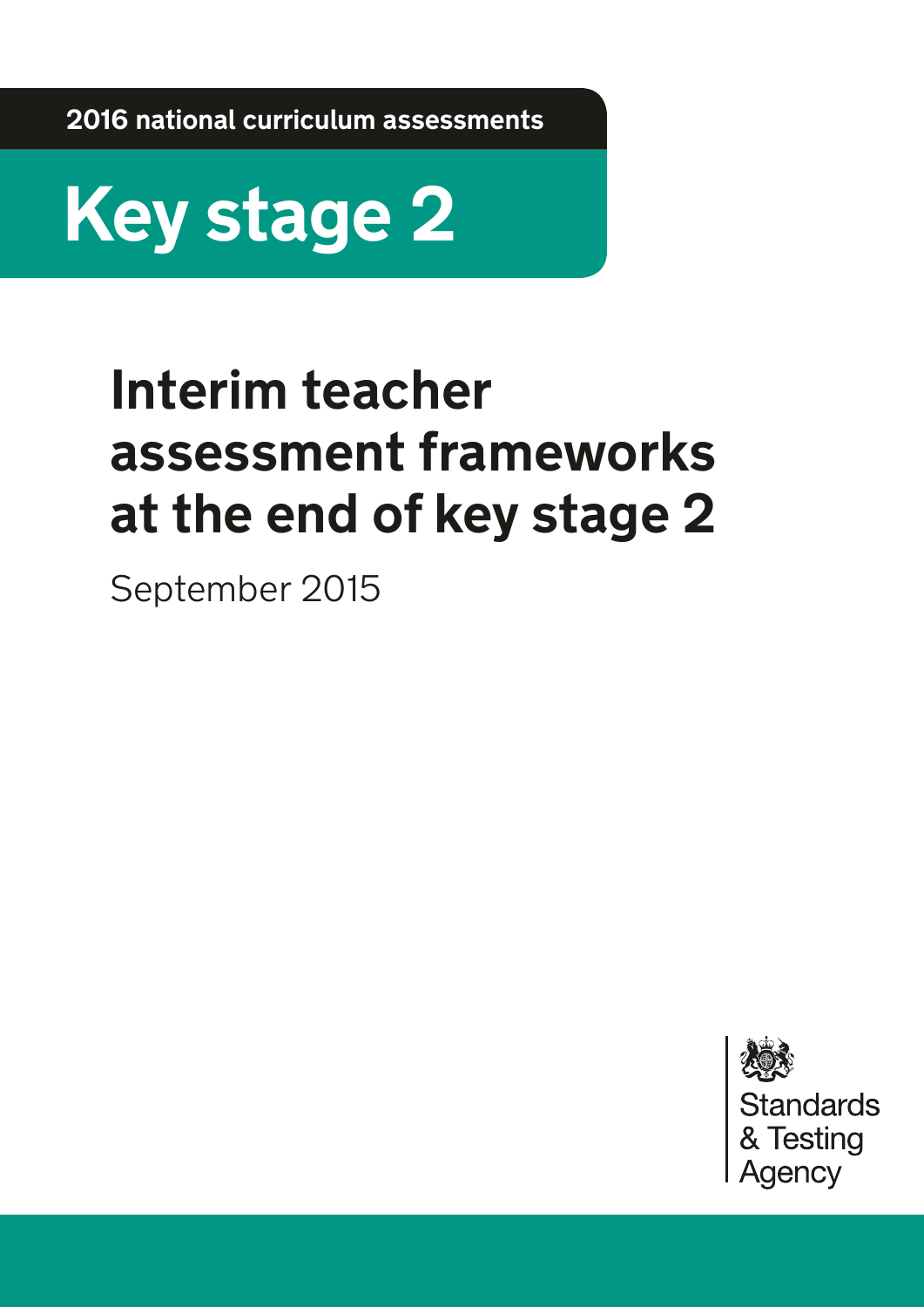# **Interim teacher assessment framework at the end of key stage 2 - reading**

#### **Key principles**

- This statutory interim framework is to be used only to make a teacher assessment judgement at the end of the key stage following the completion of the key stage 2 curriculum. It is not intended to be used to track progress throughout the key stage.
- The interim framework does not include full coverage of the content of the national curriculum and focuses on key aspects for assessment. Pupils achieving the standard within this interim framework will be able to demonstrate a broader range of skills than those being assessed.
- This interim framework is not intended to guide individual programmes of study, classroom practice or methodology.
- Teachers must base their teacher assessment judgement on a broad range of evidence from across the curriculum for each pupil.
- Individual pieces of work should be assessed according to a school's assessment policy and not against this interim framework.

The standard within the interim framework contains a number of 'pupil can' statements. To demonstrate that pupils have met the standard, teachers will need to have evidence that a pupil demonstrates consistent attainment of **all** the statements within the standard.

This framework is interim for the academic year 2015 to 2016 only.

#### **Interim teacher assessment framework at the end of key stage 2 - reading**

## **Working at the expected standard**

The pupil can:

- read age-appropriate books with confidence and fluency (including whole novels)
- read aloud with intonation that shows understanding
- work out the meaning of words from the context
- explain and discuss their understanding of what they have read, drawing inferences and justifying these with evidence
- predict what might happen from details stated and implied
- retrieve information from non-fiction
- summarise main ideas, identifying key details and using quotations for illustration
- evaluate how authors use language, including figurative language, considering the impact on the reader
- make comparisons within and across books.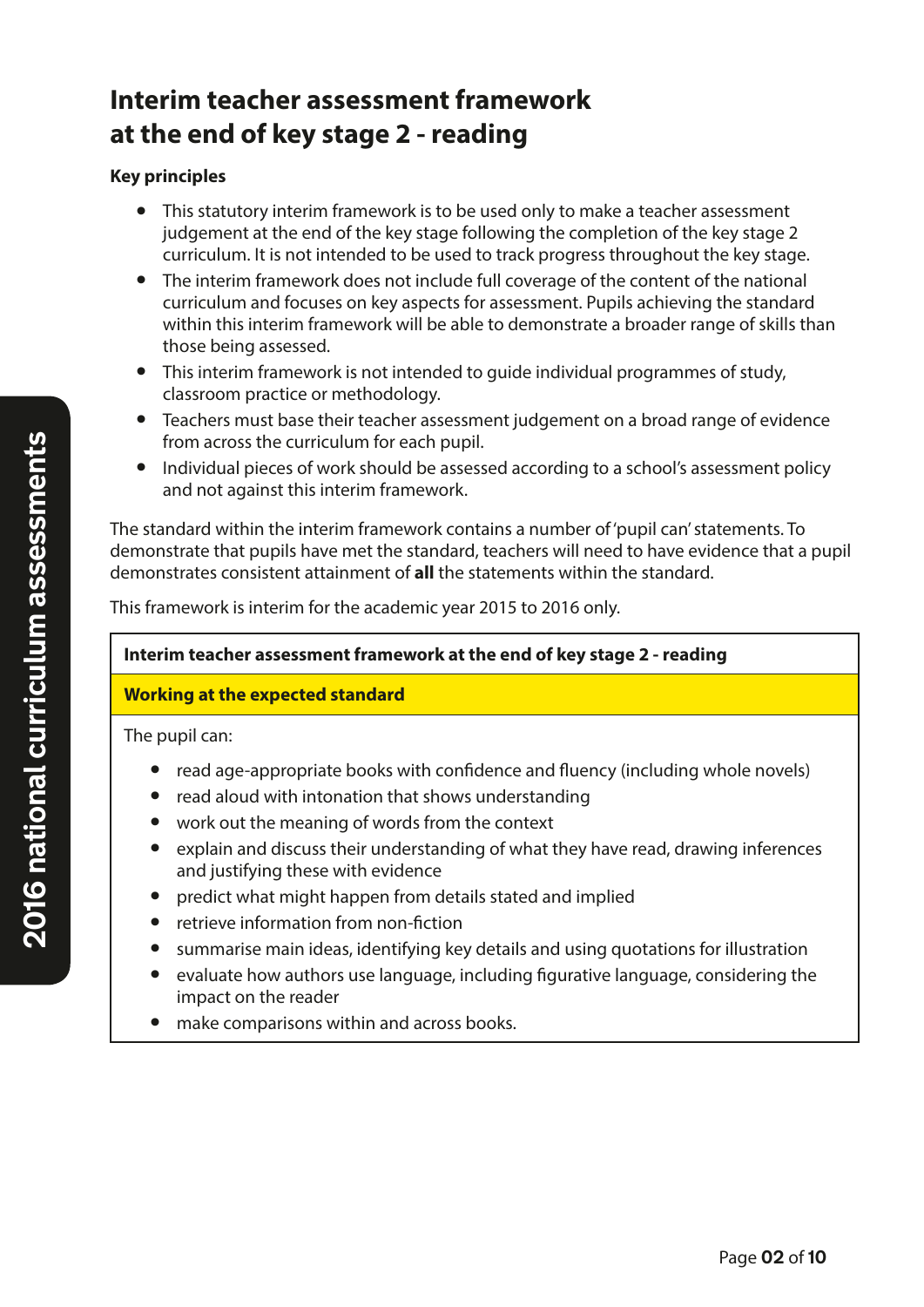# **Interim teacher assessment framework at the end of key stage 2 - writing**

#### **Key principles**

- This statutory interim framework is to be used only to make a teacher assessment judgement at the end of the key stage following the completion of the key stage 2 curriculum. It is not intended to be used to track progress throughout the key stage.
- The interim framework does not include full coverage of the content of the national curriculum and focuses on key aspects for assessment. Pupils achieving the different standards within this interim framework will be able to demonstrate a broader range of skills than those being assessed.
- This interim framework is not intended to guide individual programmes of study, classroom practice or methodology.
- Teachers must base their teacher assessment judgement on a broad range of evidence from across the curriculum for each pupil.
- Individual pieces of work should be assessed according to a school's assessment policy and not against this interim framework.

Each of the three standards within the interim framework contains a number of 'pupil can' statements. To demonstrate that pupils have met a standard within this interim framework, teachers will need to have evidence that a pupil demonstrates attainment of **all** of the statements within that standard **and all** the statements in the preceding standard(s).

Some of the statements contain qualifiers (some and most) to indicate that pupils will not always consistently demonstrate the skill required. Further guidance to support teachers in making consistent judgements on these will be provided as part of the exemplification material. However, where they have been used, they have consistent meaning with 'most' indicating that the statement is generally met with only occasional errors and 'some' indicating that the skill/knowledge is starting to be acquired, and is demonstrated correctly on occasion, but is not consistent or frequent.

Teachers should refer to the national curriculum programmes of study for items marked \* (e.g. to exemplify the words that pupils should be able to spell). Where pupils have a physical disability that prevents them from being able to write, the statements relating to handwriting can be excluded from the teacher assessment. Where pupils are physically able to write and meet all of the statements except for being able to produce legible handwriting, they may be awarded the 'expected standard' but cannot be awarded the 'greater depth' standard. This refers to the final statements within 'Working towards' and 'Working at the expected standard'.

This framework is interim for the academic year 2015 to 2016 only.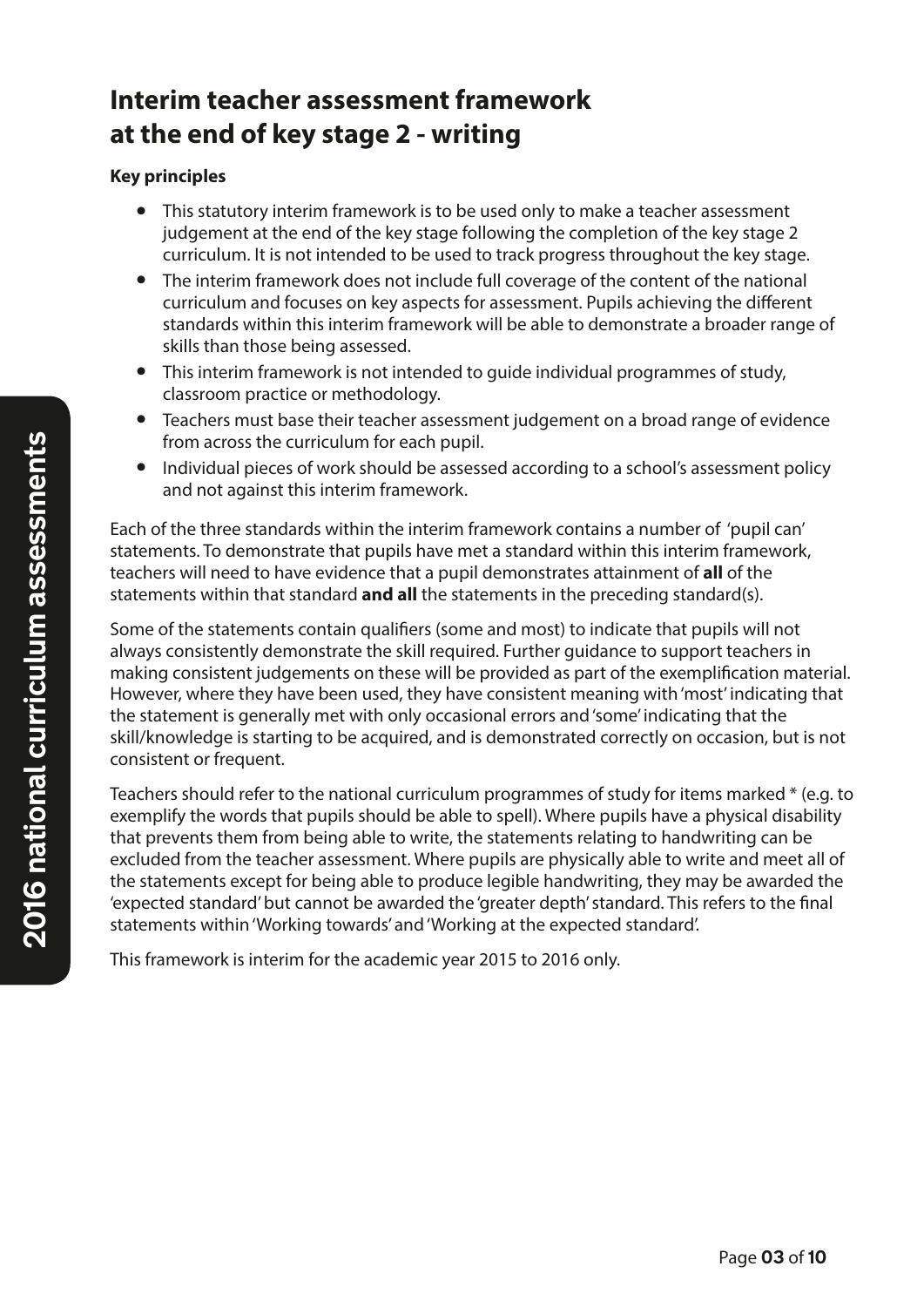#### **Interim teacher assessment framework at the end of key stage 2 - writing**

#### **Working towards the expected standard**

The pupil can write for a range of purposes and audiences:

- using paragraphs to organise ideas
- describing settings and characters
- using some cohesive devices\* within and across sentences and paragraphs
- using different verb forms mostly accurately
- using co-ordinating and subordinating conjunctions
- using capital letters, full stops, question marks, exclamation marks, commas for lists and apostrophes for contraction mostly correctly
- spelling most words correctly\* (years 3 and 4)
- spelling some words correctly\* (years 5 and 6)
- producing legible joined handwriting.

#### **Working at the expected standard**

The pupil can write for a range of purposes and audiences (including writing a short story):

- creating atmosphere, and integrating dialogue to convey character and advance the action
- selecting vocabulary and grammatical structures that reflect the level of formality required mostly correctly
- using a range of cohesive devices\*, including adverbials, within and across sentences and paragraphs
- using passive and modal verbs mostly appropriately
- using a wide range of clause structures, sometimes varying their position within the sentence
- using adverbs, preposition phrases and expanded noun phrases effectively to add detail, qualification and precision
- using inverted commas, commas for clarity, and punctuation for parenthesis mostly correctly, and making some correct use of semi-colons, dashes, colons and hyphens
- spelling most words correctly\* (years 5 and 6)
- maintaining legibility, fluency and speed in handwriting through choosing whether or not to join specific letters.

#### **Working at greater depth within the expected standard**

The pupil can write for a range of purposes and audiences:

- managing shifts between levels of formality through selecting vocabulary precisely and by manipulating grammatical structures
- selecting verb forms for meaning and effect
- using the full range of punctuation taught at key stage 2, including colons and semi-colons to mark the boundary between independent clauses, mostly correctly.

[No additional requirements for spelling or handwriting.]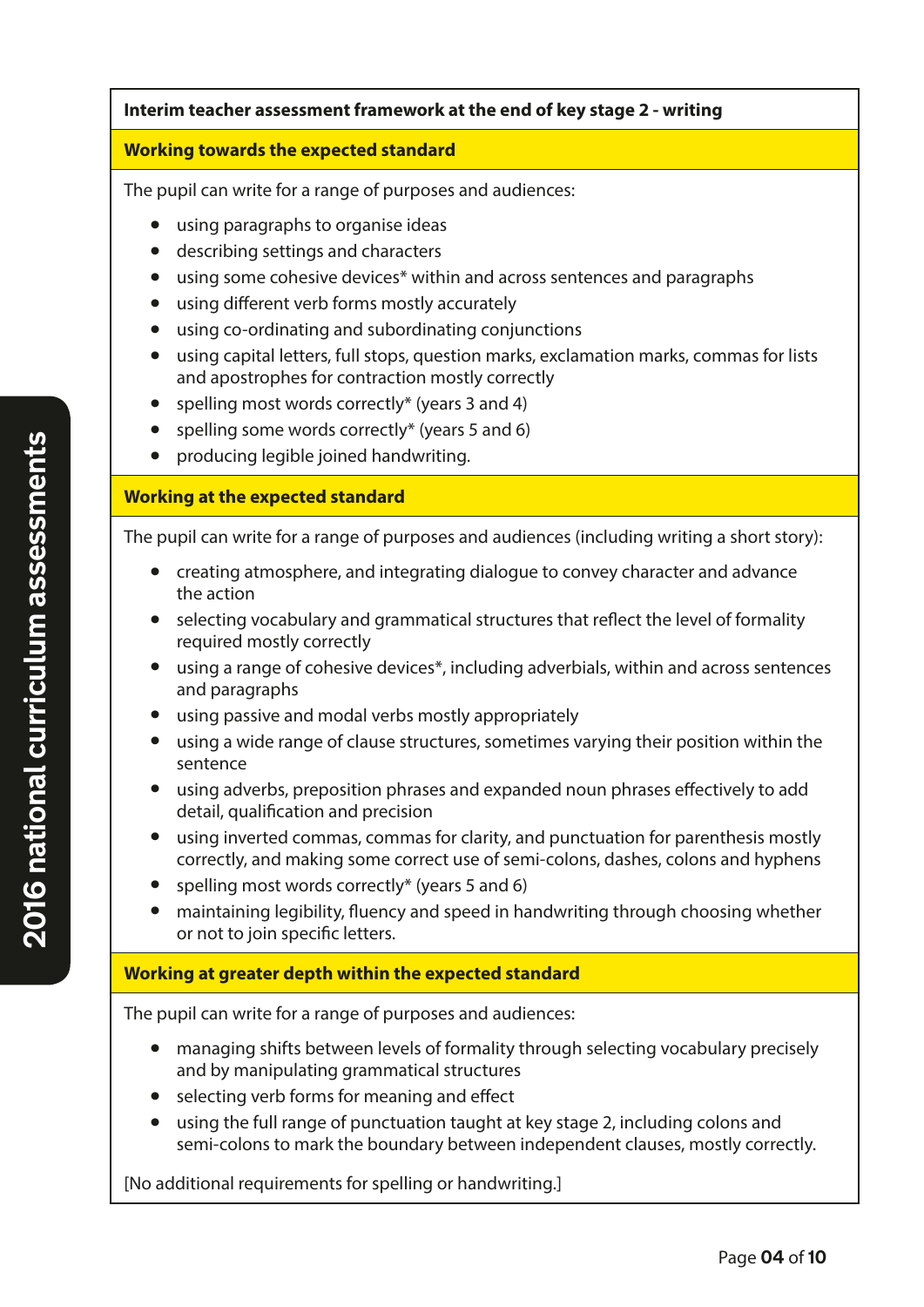## **Interim teacher assessment framework at the end of key stage 2 - mathematics**

### **Key principles**

- This statutory interim framework is to be used only to make a teacher assessment judgement at the end of the key stage following the completion of the key stage 2 curriculum. It is not intended to be used to track progress throughout the key stage.
- The interim framework does not include full coverage of the content of the national curriculum and focuses on key aspects for assessment. Pupils achieving the standard within this interim framework will be able to demonstrate a broader range of skills than those being assessed.
- This interim framework is not intended to guide individual programmes of study, classroom practice or methodology.
- Teachers must base their teacher assessment judgement on a broad range of evidence from across the curriculum for each pupil.
- Individual pieces of work should be assessed according to a school's assessment policy and not against this interim framework.

The standard within the interim framework contains a number of 'pupil can' statements. To demonstrate that pupils have met the standard, teachers will need to have evidence that a pupil demonstrates consistent attainment of **all** the statements within the standard.

This framework is interim for the academic year 2015 to 2016 only.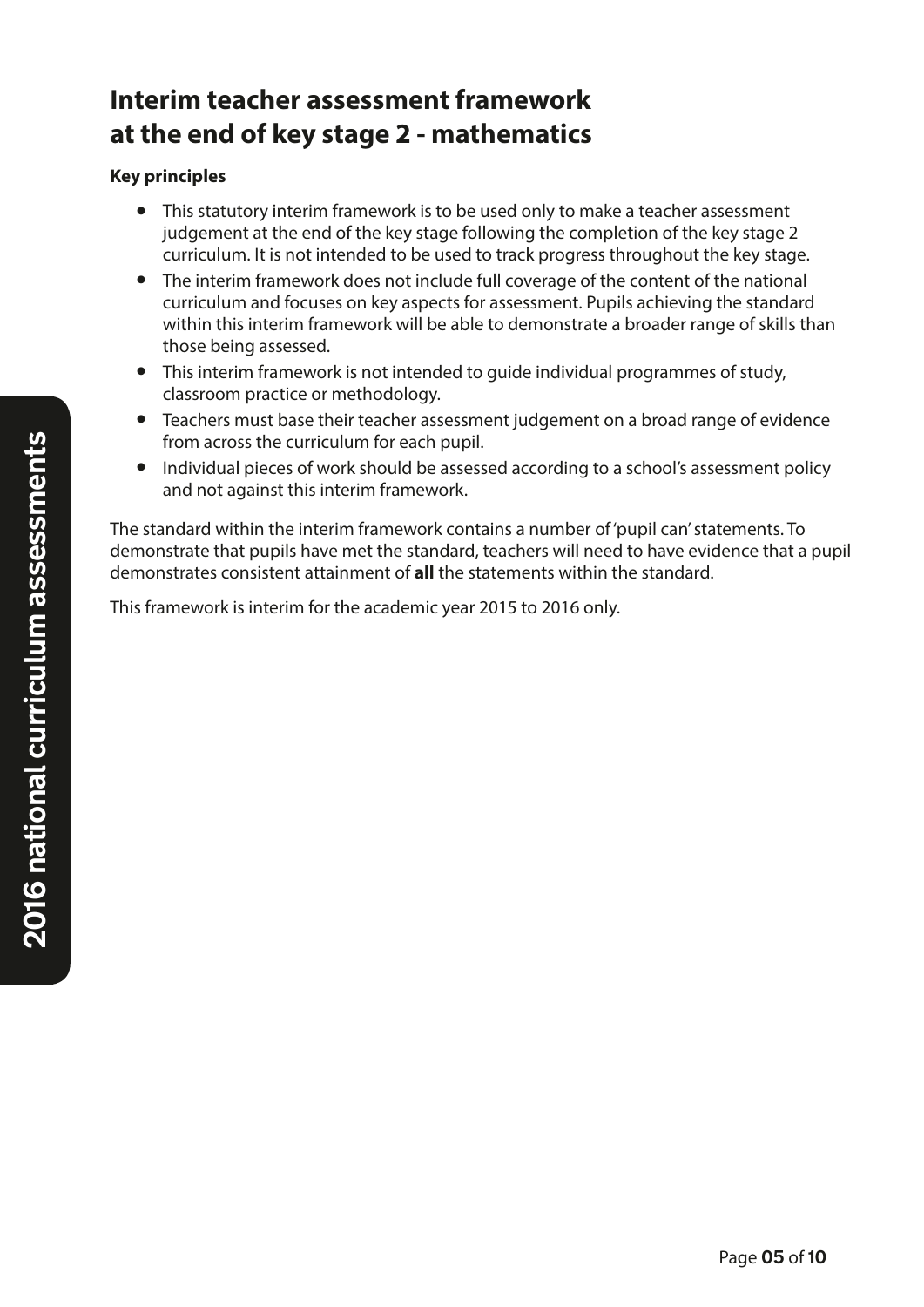#### **Interim teacher assessment framework at the end of key stage 2 - mathematics**

#### **Working at the expected standard**

- The pupil can demonstrate an understanding of place value, including large numbers and decimals
	- (e.g. what is the value of the '7' in 276,541?;
		- find the difference between the largest and smallest whole numbers that can be made from using three digits;

 $8.09 = 8 + \frac{9}{2}$ 

$$
28.13 = 28 + \boxed{\phantom{0}} + 0.03
$$

• The pupil can calculate mentally, using efficient strategies such as manipulating expressions using commutative and distributive properties to simplify the calculation  $(e.g. 53 - 82 + 47 = 53 + 47 - 82 = 100 - 82 = 18;$ 

$$
20 \times 7 \times 5 = 20 \times 5 \times 7 = 100 \times 7 = 700;
$$

 $53 \div 7 + 3 \div 7 = (53 + 3) \div 7 = 56 \div 7 = 8$ .

- The pupil can use formal methods to solve multi-step problems
	- (e.g. find the change from £20 for three items that cost £1.24, £7.92 and £2.55; a roll of material is 6m long: how much is left when 5 pieces of 1.15m are cut from the roll?;

 a bottle of drink is 1.5 litres, how many cups of 175ml can be filled from the bottle, and how much drink is left?).

- The pupil can recognise the relationship between fractions, decimals and percentages and can express them as equivalent quantities
	- (e.g. one piece of cake that has been cut into 5 equal slices can be expressed as  $\frac{1}{5}$  or 0.2 or 20% of the whole cake).
- The pupil can calculate using fractions, decimals or percentages (e.g. knowing that 7 divided by 21 is the same as  $\frac{7}{21}$  and that this is equal to  $\frac{1}{3}$

 15% of 60;  $1\frac{1}{2} + \frac{3}{4}$ ;  $\frac{7}{9}$  of 108;  $0.8 \times 70$ .

- The pupil can substitute values into a simple formula to solve problems (e.g. perimeter of a rectangle or area of a triangle).
- The pupil can calculate with measures (e.g. calculate length of a bus journey given start and end times; convert 0.05km into m and then into cm).
- The pupil can use mathematical reasoning to find missing angles (e.g. the missing angle in an isosceles triangle when one of the angles is given; the missing angle in a more complex diagram using knowledge about angles at a point and vertically opposite angles).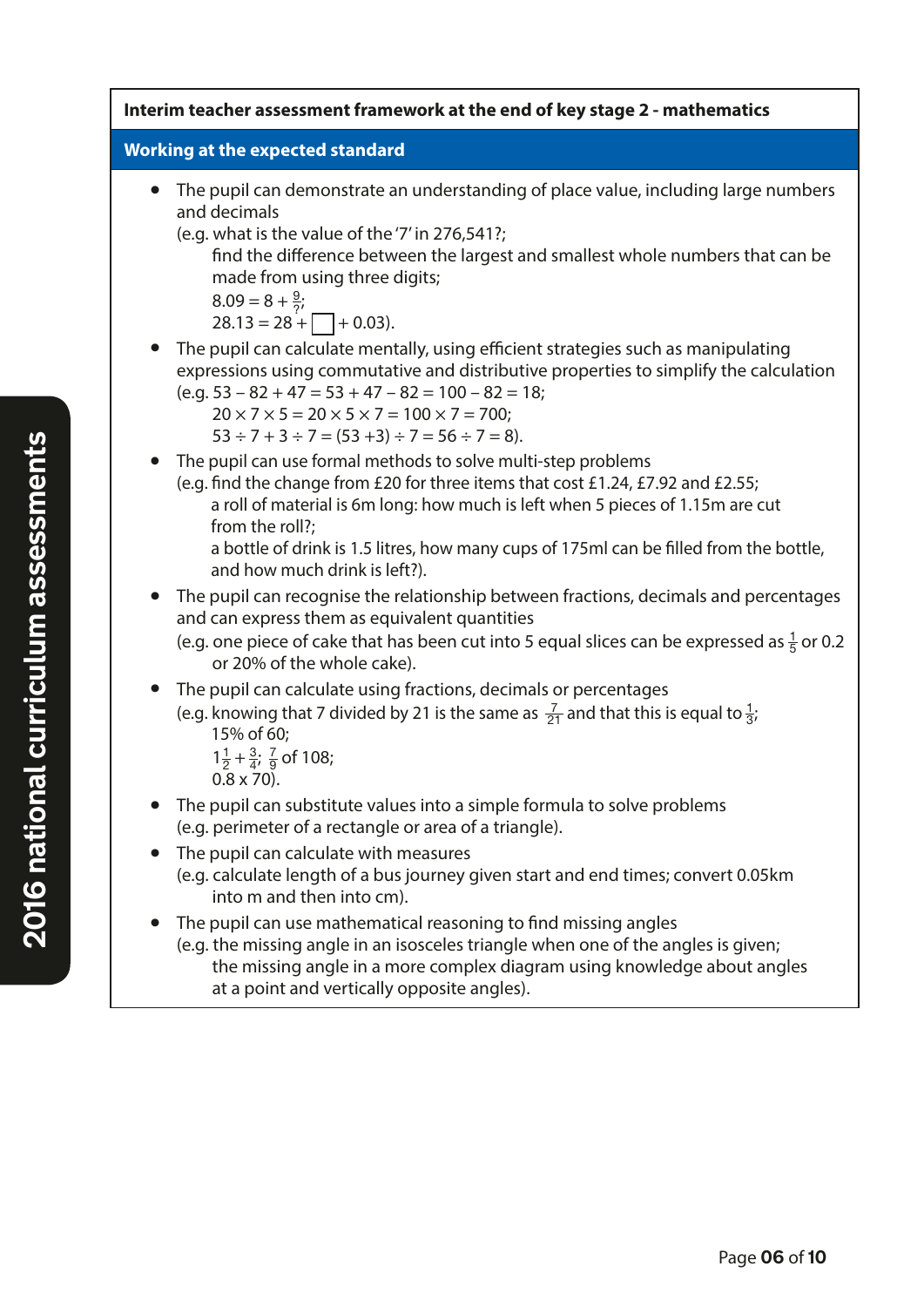# **Interim teacher assessment framework at the end of key stage 2 - science**

#### **Key principles**

- This statutory interim framework is to be used only to make a teacher assessment judgement at the end of the key stage following the completion of the key stage 2 curriculum. It is not intended to be used to track progress throughout the key stage.
- The interim framework does not include full coverage of the content of the national curriculum and focuses on key aspects for assessment. Pupils achieving the standard within this interim framework will be able to demonstrate a broader range of skills than those being assessed.
- This interim framework is not intended to guide individual programmes of study, classroom practice or methodology.
- Teachers must base their teacher assessment judgement on a broad range of evidence from across the curriculum for each pupil.
- Individual pieces of work should be assessed according to a school's assessment policy and not against this interim framework.

The standard within the interim framework contains a number of 'pupil can' statements. To demonstrate that they have met the standard, teachers will need to have evidence that a pupil demonstrates consistent attainment of **all** of the statements within the standard. This will draw on assessment judgements that have been made earlier, regarding science content that has been taught before the final year of the key stage.

This framework is interim for the academic year 2015 to 2016 only.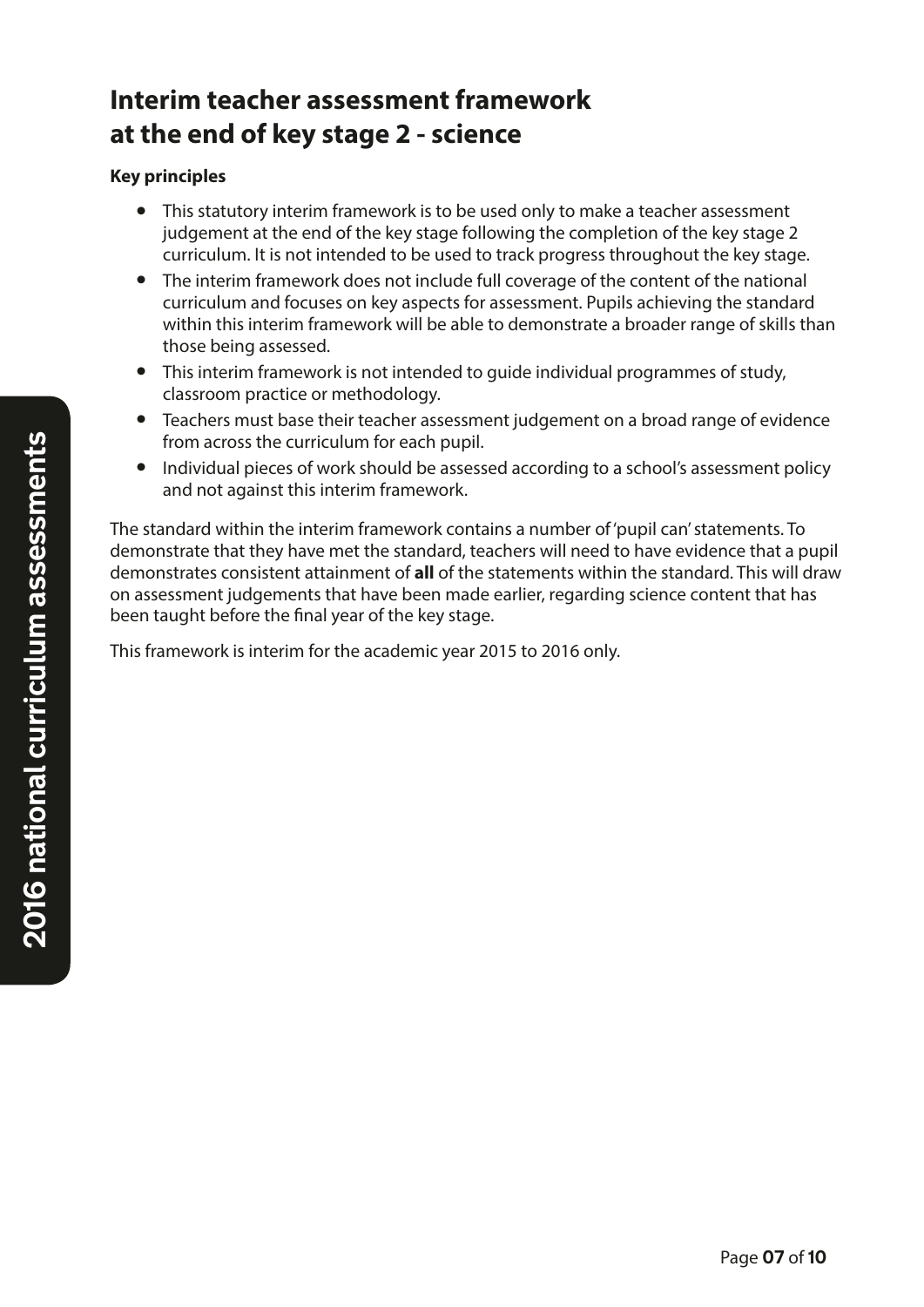#### **Interim teacher assessment framework at the end of key stage 2 - science**

#### **Working at the expected standard**

Working scientifically: this must be taught through, and clearly related to, the teaching of substantive science content in the programme of study.

- The pupil can describe and evaluate their own and other people's scientific ideas related to topics in the national curriculum (including ideas that have changed over time), using evidence from a range of sources.
- The pupil can ask their own questions about the scientific phenomena they are studying, and select and plan the most appropriate ways to answer these questions, or those of others, recognising and controlling variables where necessary - including observing changes over different periods of time, noticing patterns, grouping and classifying things, carrying out comparative and fair tests, and finding things out using a wide range of secondary sources of information.
- The pupil can use a range of scientific equipment to take accurate and precise measurements or readings, with repeat readings where appropriate.
- The pupil can record data and results using scientific diagrams and labels, classification keys, tables, scatter graphs, bar and line graphs.
- The pupil can present findings and draw conclusions in different forms, and raise further questions that could be investigated, based on their data and observations.
- The pupil can use appropriate scientific language and ideas from the national curriculum to explain, evaluate and communicate their methods and findings.

#### Science content:

- The pupil can name, locate and describe the functions of the main parts of the digestive, musculoskeletal, and circulatory systems, and can describe and compare different reproductive processes and life cycles, in animals.
- The pupil can describe the effects of diet, exercise, drugs and lifestyle on how their bodies function.
- The pupil can name, locate and describe the functions of the main parts of plants, including those involved in reproduction and transporting water and nutrients.
- The pupil can use the observable features of plants, animals and micro-organisms to group, classify and identify them into broad groups, using keys or in other ways.
- The pupil can construct and interpret food chains.
- The pupil can explain how environmental changes may have an impact on living things.
- The pupil can use the basic ideas of inheritance, variation and adaptation to describe how living things have changed over time and evolved; and describe how fossils are formed and provide evidence for evolution.
- The pupil can group and identify materials, including rocks, in different ways according to their properties, based on first-hand observation; and justify the use of different everyday materials for different uses, based on their properties.
- The pupil can describe the characteristics of different states of matter and group materials on this basis; and can describe how materials change state at different temperatures, using this to explain everyday phenomena, including the water cycle.

#### **Continued on the next page**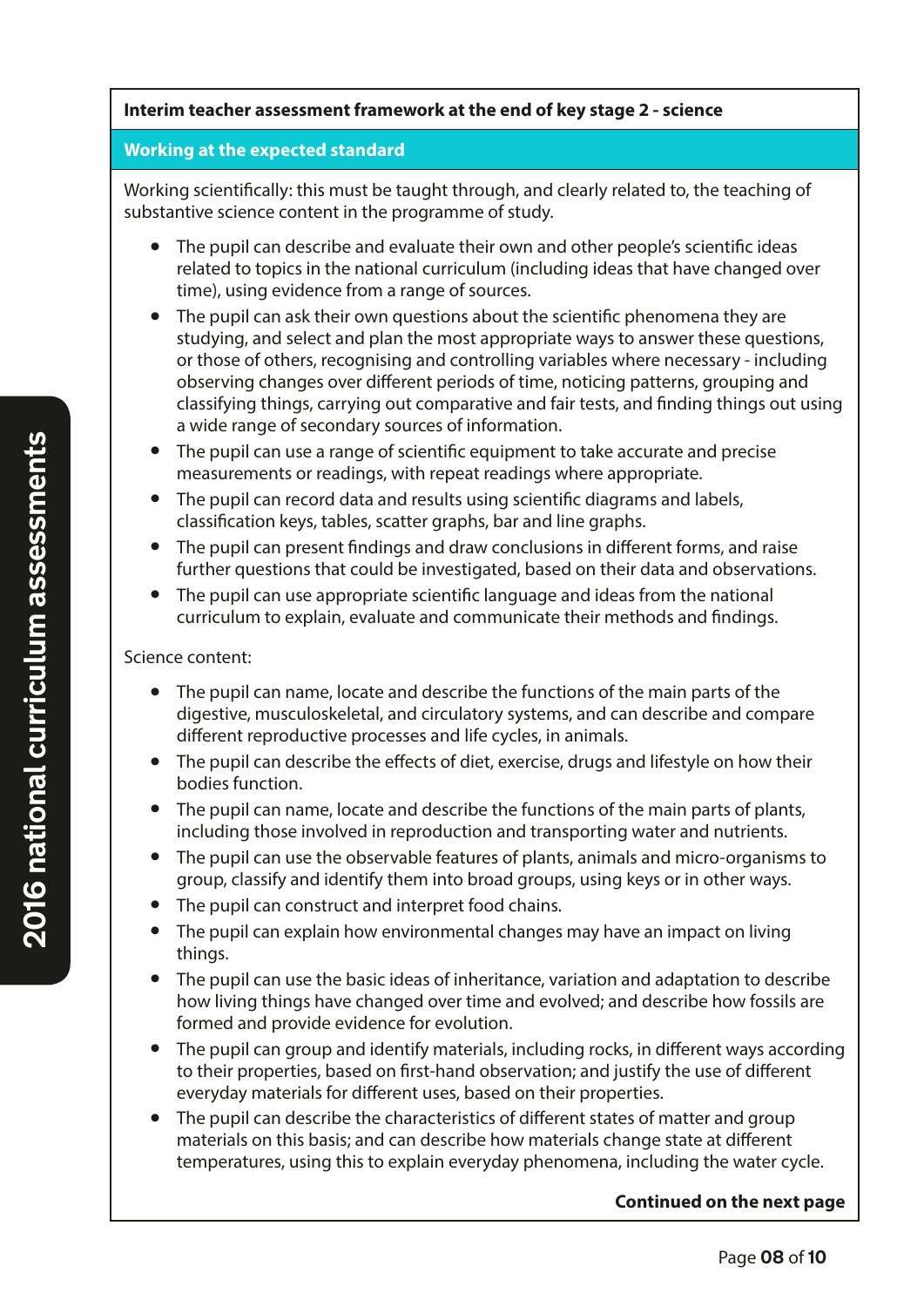#### **Interim teacher assessment framework at the end of key stage 2 - science**

#### **Working at the expected standard**

- The pupil can identify, and describe what happens when dissolving occurs in everyday situations; and describe how to separate mixtures and solutions into their components.
- The pupil can identify, with reasons, whether changes in materials are reversible or not.
- The pupil can use the idea that light from light sources, or reflected light, travels in straight lines and enters our eyes to explain how we see objects, and the formation, shape and size of shadows.
- The pupil can use the idea that sounds are associated with vibrations, and that they require a medium to travel through, to explain how sounds are made and heard.
- The pupil can describe the relationship between the pitch of a sound and the features of its source; and between the volume of a sound, the strength of the vibrations and the distance from its source.
- The pupil can describe the effects of simple forces that involve contact (air and water resistance, friction), and others that act at a distance (magnetic forces, including those between like and unlike magnetic poles; and gravity).
- The pupil can identify simple mechanisms, including levers, gears and pulleys that increase the effect of a force.
- The pupil can use simple apparatus to construct and control a series circuit, and describe how the circuit may be affected when changes are made to it; and use recognised symbols to represent simple series circuit diagrams.
- The pupil can describe the shapes and relative movements of the sun, moon, earth and other planets in the solar system; and explain the apparent movement of the sun across the sky in terms of the earth's rotation and that this results in day and night.